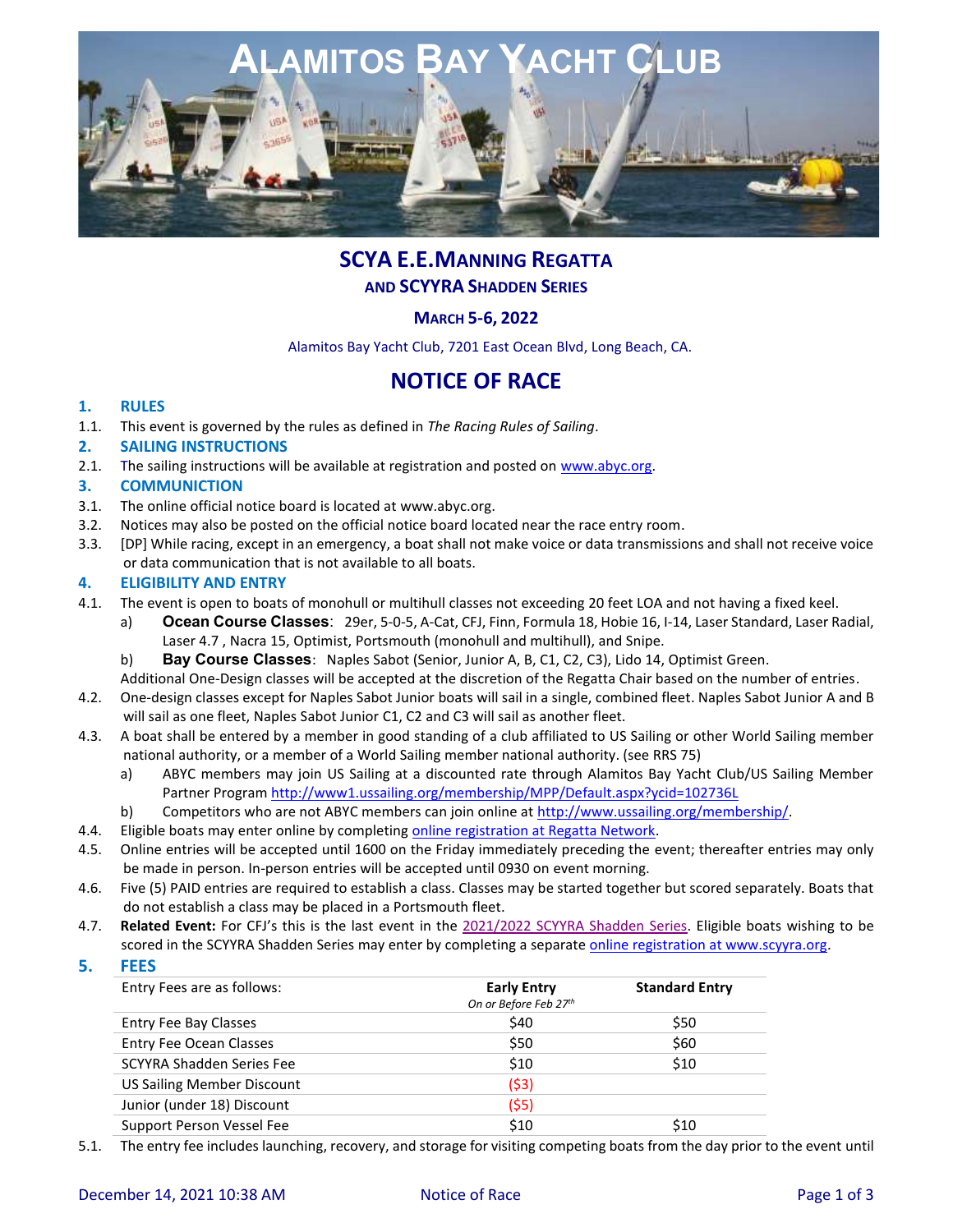# **ALAMITOS BAY YACHT CLUB E.E.MANNING REGATTA NOTICE OF RACE**

the day following the event. If the event ends on a Sunday, this period is extended to the next day the club is open, as ABYC is closed on Monday and Tuesday.

- 5.2. For CFJ class boats only separate there is a \$10 2021/2022 [SCYYRA Shadden Series](https://www.scyyra.org/series/17/shadden-info) entry fee.
- 5.3. Visiting competing boats may request extended storage IN ADVANCE by contacting the ABYC office. The cost is \$10.00 per day paid in advance.
- 5.4. Any boat or trailer found on ABYC property without prior written authorization from ABYC is subject to impound and associated fees.
- 5.5. If an entry is cancelled by the competitor, the entry fee will be refunded less credit card processing fees.

#### **6. SCHEDULE**

- 6.1. Registration will be open at 0800 on the first day of the event.
- 6.2. A competitors' meeting will be held on the ABYC patio at 1000 for the ocean classes and 1030 for bay classes,
- 6.3. Number of Races: Ocean Classes 4 races are scheduled. Bay Classes 5 races are scheduled.
- 6.4. The scheduled time of the warning signal for the first race is 1157.
- 6.5. On the last scheduled day of racing no warning signal will be made after 1530.

#### **7. VENUE**

7.1. The event venue for Bay class races will be in Alamitos Bay and for Ocean classes in Long Beach Outer Harbor.

#### **8. SAFETY**

8.1. [DP] Competitors shall wear a personal flotation device (PFD) while on the water except for brief periods while changing or removing clothing. The PFD shall be the appropriate size for the sailor.

### **9. SCORING**

- 9.1. One race is required to be completed to constitute a series.
- 9.2. When fewer than 5 races have been completed, a boat's series score will be the total of her race scores.
- 9.3. When 5 or more races have been completed, a boat's series score will be the total of her race scores excluding her worst scores.

### **10. SUPPORT PERSON VESSELS**

- 10.1. [DP] Support person vessels shall be registered with the organizing authority and pay the applicable fee.
- 10.2. [DP] Support vessels shall conspicuously display a numbered flag supplied by the organizing authority. To obtain this flag for the support vessel, a refundable deposit of \$20 is to be lodged with the organizing authority. No flag, banner, pennant, signal or shape other than that supplied by the organizing authority shall be displayed.
- 10.3. [DP] Support person vessels must be equipped with a VHF radio and be prepared to monitor a designated VHF channel.
- 10.4. [DP] If called upon, support person vessels will be required to act as rescue boats.
- 10.5. [DP] Every person on board a support vessel less than 6m in length must wear a properly secured personal flotation device of an appropriate size for that person at all times the engine is running.
- 10.6. [DP] Support person vessel's driver shall use the kill cord at all times the engine is running.

#### **11. [DP] LAUNCHING**

11.1. [Two hoists (maximum capacity 5,000 lbs.) and a dinghy ramp are available. Every boat or vessel using a hoist must have its own INTERNAL sling.

#### **12. [DP] PARKING AND STORAGE**

- 12.1. Due to space limitations, vehicle parking on ABYC grounds is restricted. Off-street parking is available across the street in municipal lots.
- 12.2. The event fee includes launching, recovery, and storage for visiting competing boats from the day prior to the event until the day following the event. If the event ends on a Sunday, this period is extended to the next day the club is open, as ABYC is closed on Monday and Tuesday.
- 12.3. Visiting competing boats may request extended storage IN ADVANCE by contacting the ABYC office. The cost is \$10.00 per day paid in advance.
- 12.4. Any boat or trailer found on ABYC property without prior written authorization from ABYC is subject to impound and associated fees.

## **13. [DP] HOSPITALITY**

- 13.1. The hospitality of ABYC is extended to all participants.
- 13.2. The galley will be open each day. Breakfast and bag lunches will be available.
- 13.3. The club bar will be open after racing.
- 13.4. ABYC yard rules do not allow dogs, other than service dogs, onto the property or boat yard.

#### **14. RISK STATEMENT**

14.1. RRS 3 states: 'The responsibility for a boat's decision to participate in a race or continue racing is hers alone.' By participating in this event each competitor agrees and acknowledges that sailing is a potentially dangerous activity with inherent risks. These risks include strong winds and rough seas, sudden changes in weather, failure of equipment, boat